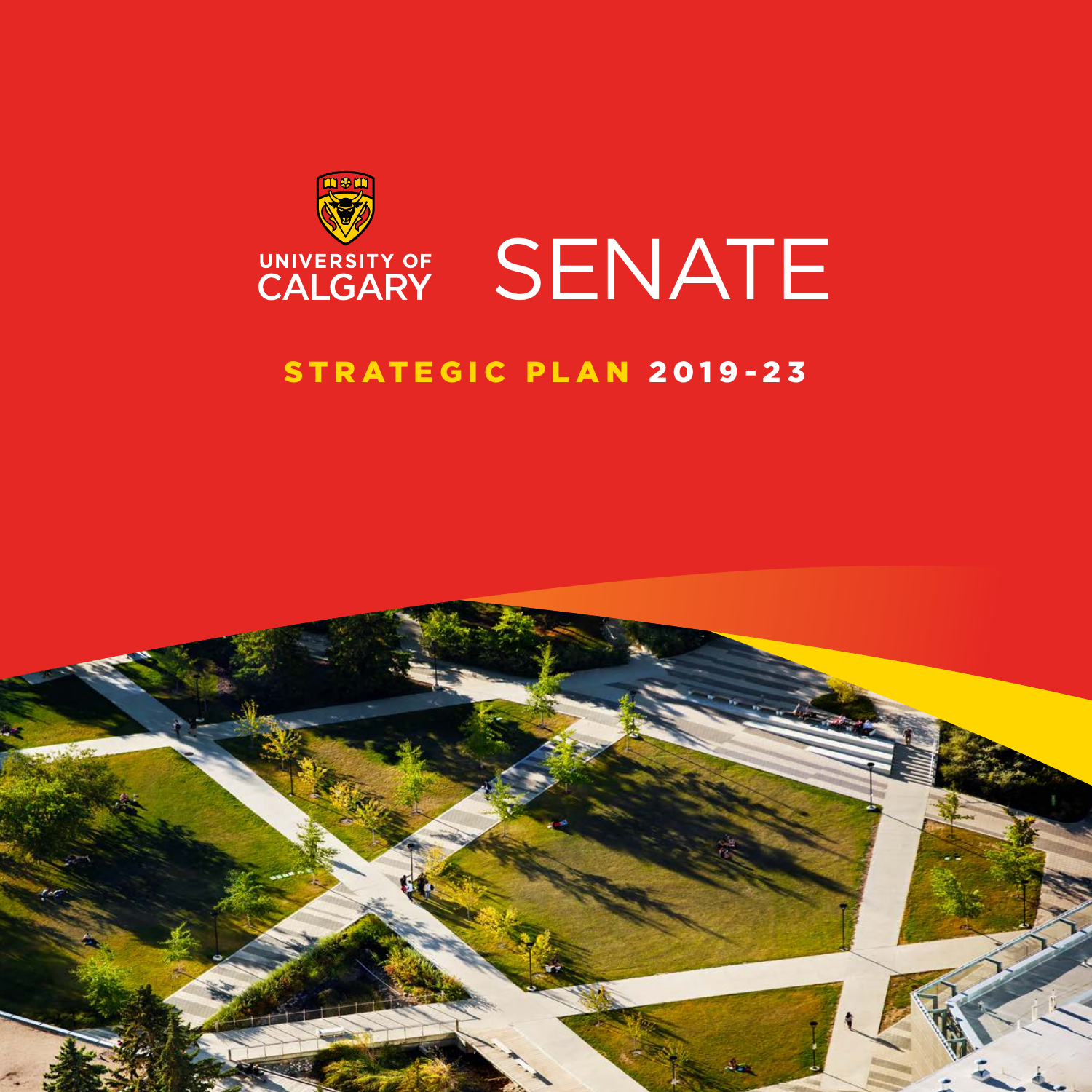



The University of Calgary is a global intellectual hub located in Canada's most enterprising city. In our spirited, high-quality learning environment, students thrive in programs made rich by research, hands-on experiences and entrepreneurial thinking. Our strategy drives us to be recognized as one of Canada's top five research universities, engaging the communities we both serve and lead. This strategy is called *Eyes High*, inspired by the university's Gaelic motto, which translates as 'I will lift up my eyes.' For more information, visit **[ucalgary.ca/eyeshigh](http://ucalgary.ca/eyeshigh)**

I am very pleased to present the University of Calgary's Senate Strategic Plan!

It is the product of a collaborative and focused effort that received input from the UCalgary community, including students, alumni, faculty, staff and volunteers.

The plan was developed to reflect the vision and intent of the University's *Eyes High* strategy and is in keeping with the Senate mandate to support the activities of UCalgary within the broader community.

### Deborah Yedlin

Chancellor, University of Calgary

# CHANCELLOR'S MESSAGE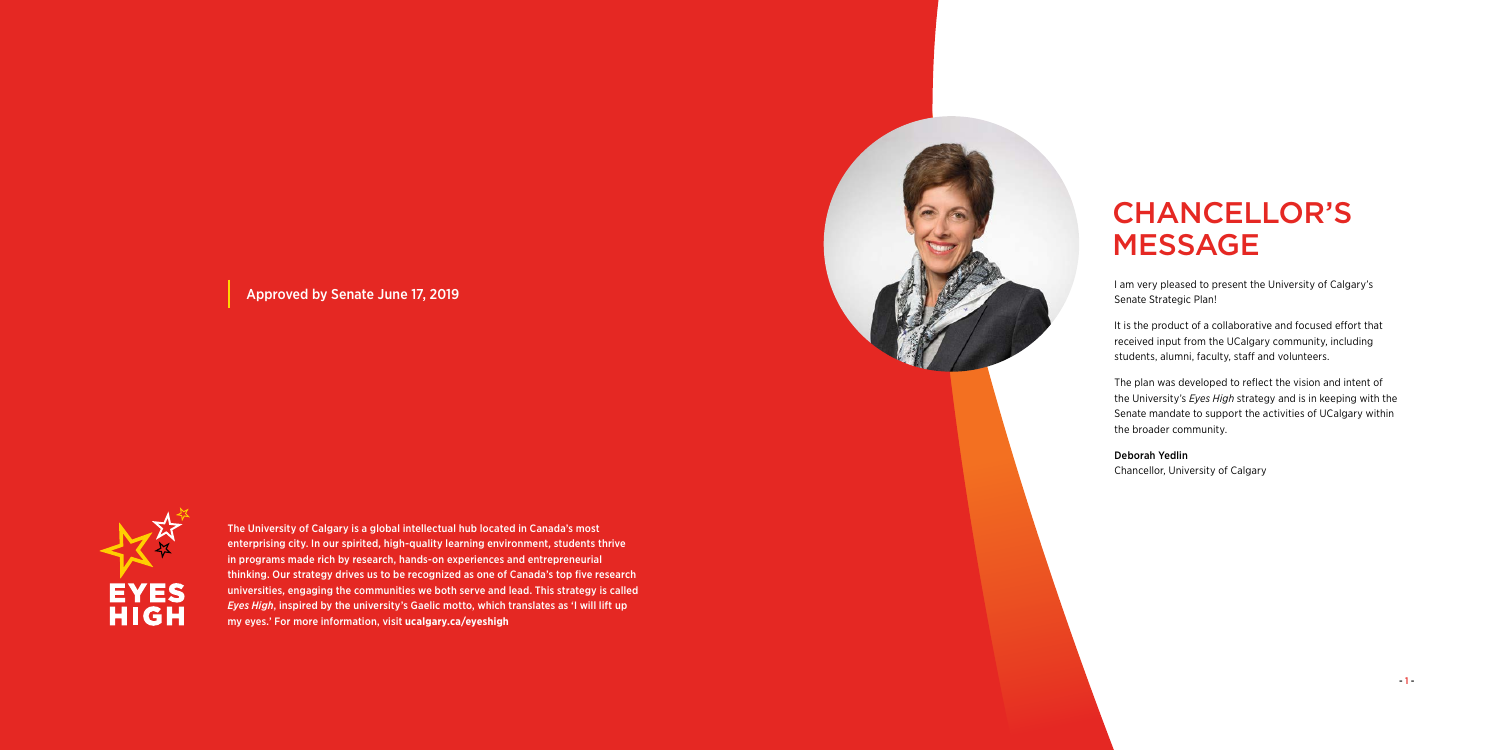# SENATE STRATEGIC PLAN

# Vision

We will be recognized and valued as community connectors, conveners and champions for the University of Calgary.

Turning THEY into WE wherever we are — UCalgary — our place!

## **Mission**

We are volunteer ambassadors connecting UCalgary's expertise and achievements to the community through meaningful engagement and advocacy in support of the university's strategic direction.

As UCalgary ambassadors, we connect, engage, advocate and influence.

## Values

Community Turning 'they' into 'we' by making UCalgary everyone's place.

Leadership Demonstrating leadership through relevant and authentic engagement.

Inspiration Striving to inspire others by sharing mutual accomplishments and opportunities.

# Collaboration

Working together to build relationships and create thoughtful dialogue on campus and in the community.

# Overall strategy

The Senate harnesses talent, relationships, and experience to support and advance UCalgary's strategic direction in partnership with the community.

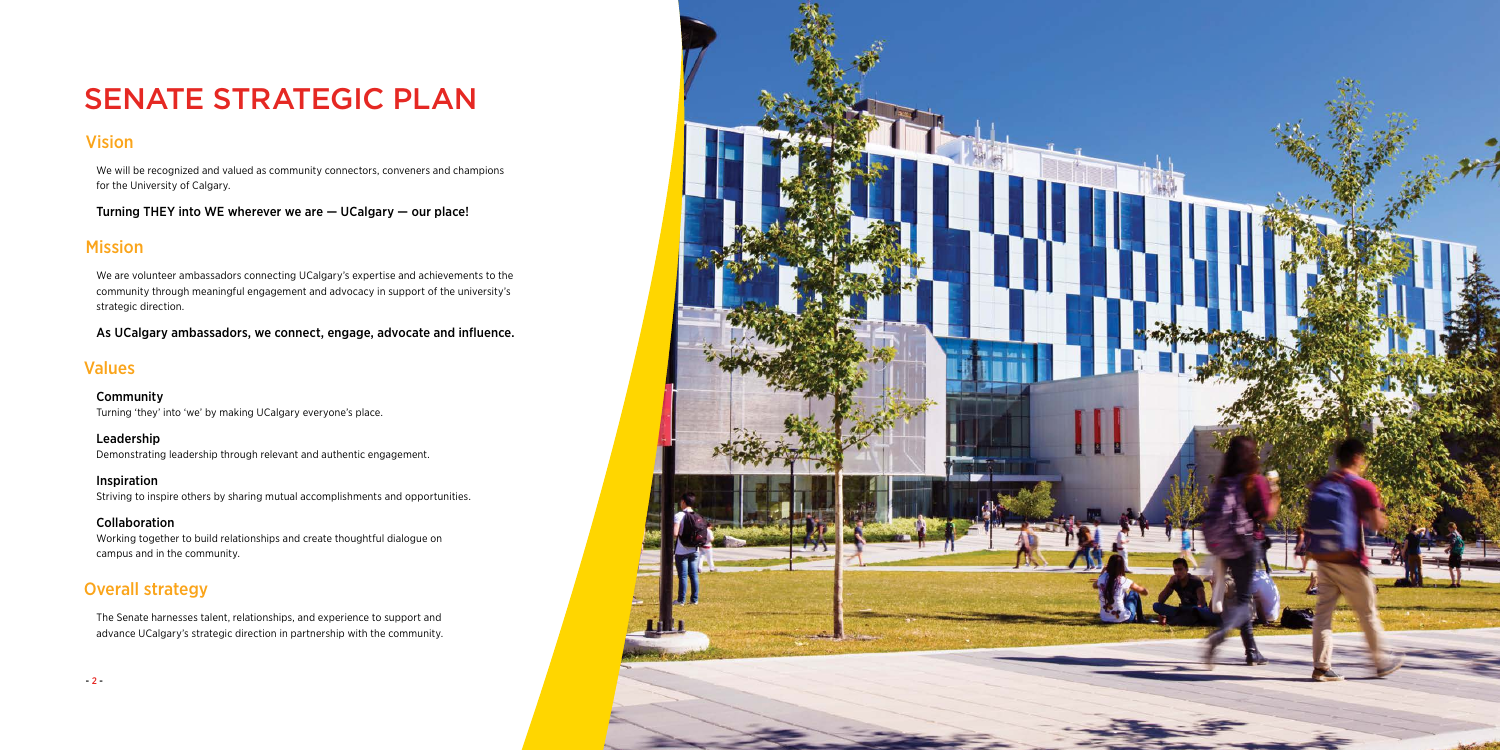## Two key drivers of the Senate strategy // Challenges we need to address

- **•** Clarify the Senate's unique role in support of the University of Calgary and its strategic direction
- **•** Amplify the Senate as a key volunteer resource that connects, convenes and champions the community on behalf of the university

## Senate stakeholders

- **• Internal:** faculty, staff, students, and volunteers
- **• External:** alumni (UCalgary and Senate), potential students, community members, donors, business, not for profit and government stakeholders

# UNIVERSITY OF CALGARY SENATE 2018-19

*Back:* Vincenzo Aliberti, John Howard, Kate Wood, Paula Bernat, Jim McNeil, Colleen Pound, Rick Buckley, Wesley Ernst, Glenn Tibbles, Rahim Sajan, Miriam Berchuk, Mark Herman

*Middle:* Jayashree Thatte Bhat, Diane Kenyon, Loreen Gilmour, Shirley Kine, Catherine Pryce, Gijs van Rooijen, Marcela Lopes, Biba Tharp, Allan Lyons, Mary Ellen Neilson, Jacqueline Jenkins, Tim Meagher, TJ Zhang, Jacqueline Engstrom, Diane Field, Lawna Hurl, Rob Ferguson, Mike Barbero, Steve Worthington, Micheline Maylor, Penny Werthner, Arlene Ponting, Kamaal Zaidi

*Front:* Laura Flinkfelt, Sarah Eaton, Lauren Bell, Kevin Dang, Nabila Farid, Alisha Gordon, Alyx Nanji, Deborah Yedlin, Anayat Sidhu, Rishi Nagar, Bill Chomik, Liana Appelt

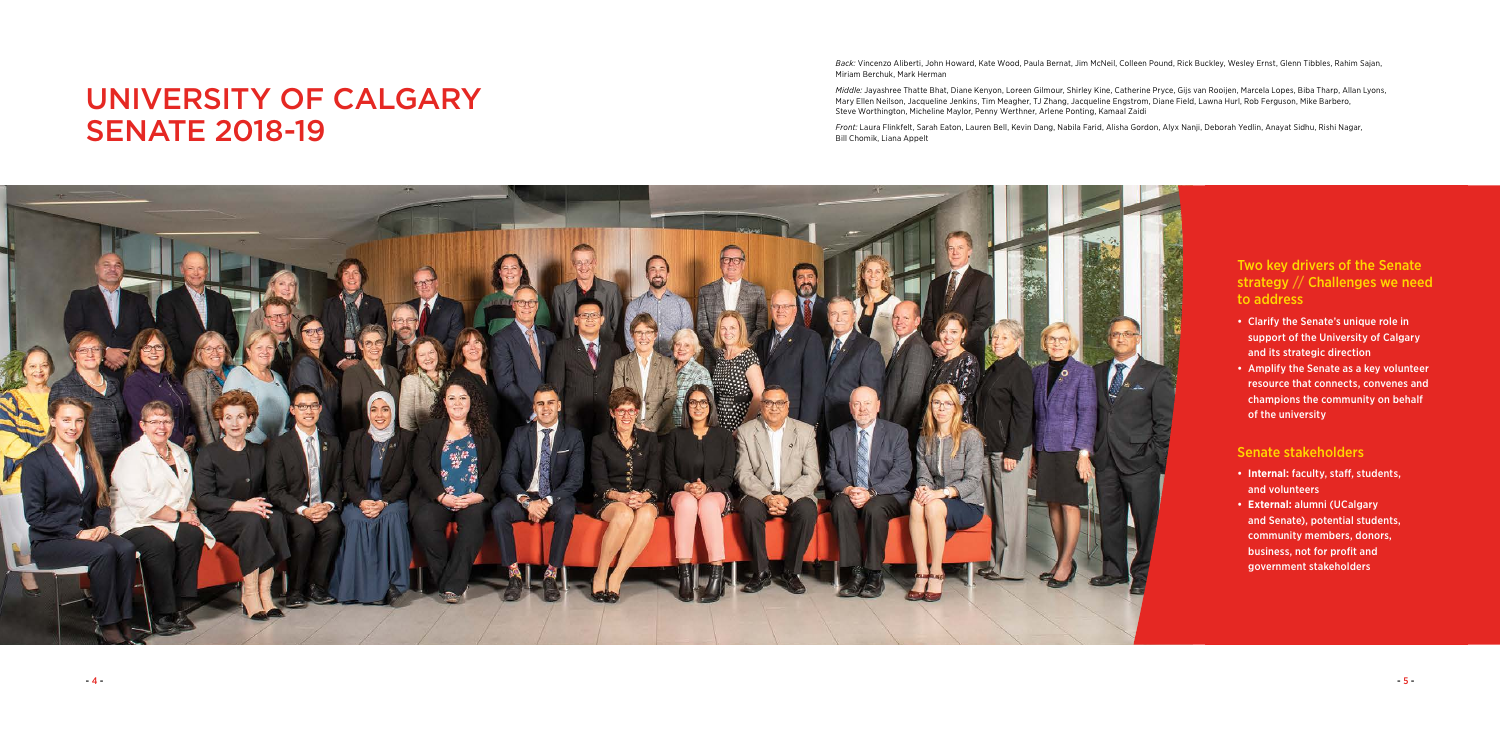# STRATEGIC GOALS AND METRICS

#### GOAL

### Foster community awareness of and commitment to the university

- **•** Identify key community stakeholders in alignment with the University Engagement Strategy to develop and maintain mutually beneficial, two-way relationships
- **•** Develop an outreach plan in alignment with UCalgary's community engagement activities
- **•** Work with the Advancement team to further Senate's contribution to the university community and the community at large — by forging meaningful partnerships
- **•** Partner with the Advancement team to identify opportunities to connect with local communities

#### METRICS

**•** Assess the potential and actual impact of Senate engagement activities using the REAP (Reciprocity, Externalities, Access and Partnership) evaluation tool methodology currently used at UCalgary, proactively defining the measures and associated outcomes desired by Senate

### GOAL

### Foster Senate's relationships and visibility with students, faculty, staff and alumni

- **•** Increase opportunities for awareness and connection between Senators and students, faculty, staff and alumni (University, Senate and other volunteer alumni)
- **•** Maximize Senator awareness and connection with university activities, academic programs and research

#### METRICS

- **•** Survey quarterly to track how many touchpoints each Senator has had and their impact in terms of identifying new opportunities for engagement
- **•** Increase the number of Senator/student mentorship opportunities
- **•** Facilitate connections with student affiliations
- **•** Encourage Senator participation in committees across campus
- **•** Track Senator participation in events and meetings

### GOAL

### Grow Senate's legacy in support of student success

**•** Support the Advancement team as needed and as appropriate to ensure sustainable funding of scholarships, bursaries and endowments

#### **METRICS**

- **•** Increase year-over-year fundraising revenue
- **•** Increase number of scholarships, bursaries and endowments offered
- **•** Grow donor base
- **•** Ensure donor retention
- **•** Explore new Senate fundraising initiatives in support of the Advancement team

#### GOAL

## Enhance Senate's operational excellence to deliver on Senate programs and initiatives

- **•** Commit to governance best practices
- **•** Match Senator skills, talents and interest matrix to university needs
- **•** Develop a robust Senator orientation and mentorship program to ensure engagement of new Senators
- **•** Review opportunities to ensure ongoing Senator engagement throughout their terms
- **•** Define the measures to track operational excellence and program impact using the REAP evaluation tool methodology
- **•** Establish a communications plan for Senate with the appropriate university departments
- and other stakeholders
- **•** Ensure Senate is adequately resourced to fulfill its role

**•** Empower Senators with the information and tools to communicate effectively with the community

#### METRICS

**•** Conduct an annual review of the strategic plan in addition to scheduled and completed governance reviews

- 
- **•** Complete and analyze Senate and committee feedback surveys
- **•** Ensure completion of committee work plans on an annual basis
- **•** Create a gap analysis of Senator skills, needs and participation
- **•** Submit an annual budget report to the University Board of Governors
- **•** Hold in camera meetings at all levels of Senate meetings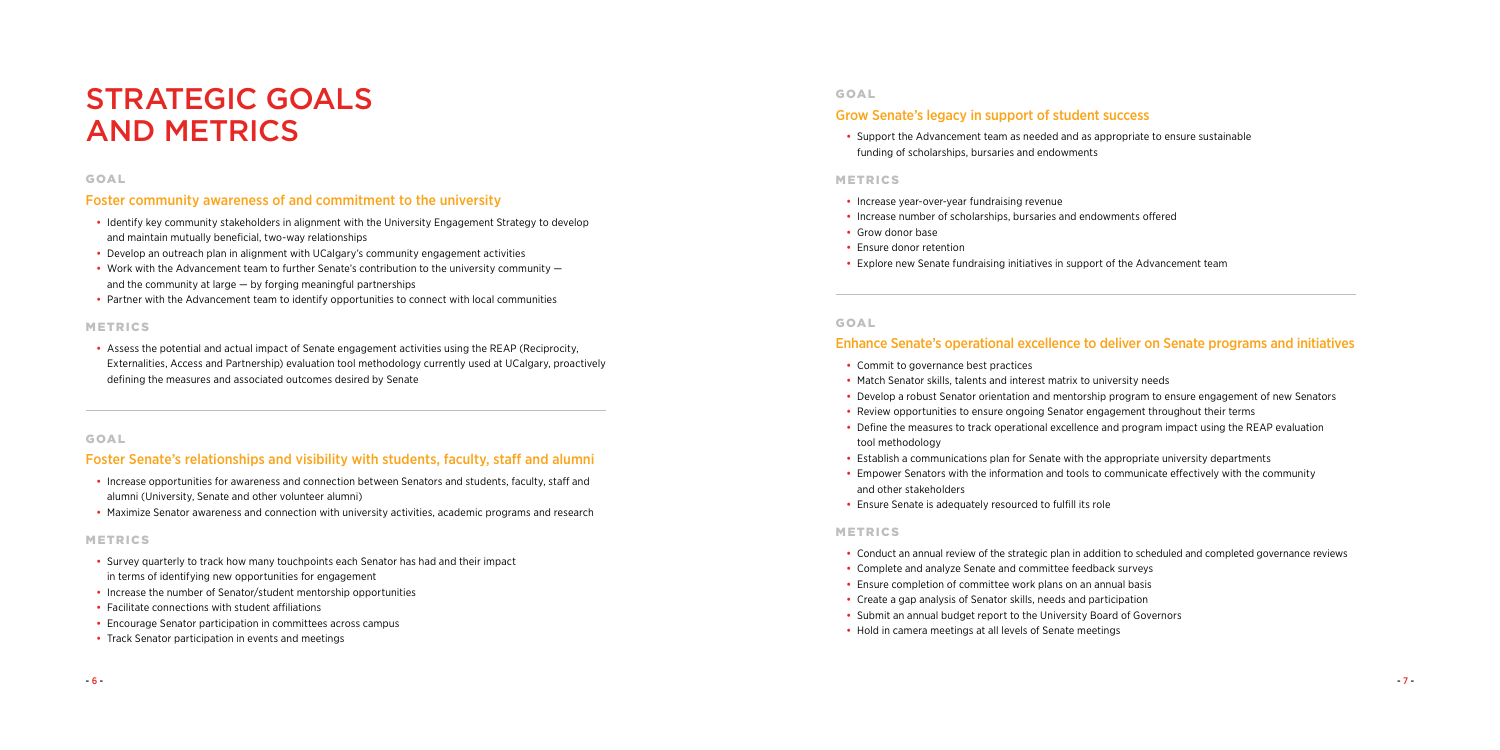To be a Senator You must explore the ways and means the plans and schemes the depths and heights the rules and rights of student, faculty, University scope But there's much more, I hope, I hope.

## To be a Senator You must reveal to town and country countless gentry the knowledge you gain in playing this game for youth, for business, for country too, It's a privilege which comes to but a few.

To be a Senator You should rejoice that time and circumstance gave you the choice to lend a hand in destiny's plan for a University — long desired And now, at last, acquired. The Senate's place Cannot just grace it has a role a vital stake If we would see the vision true Of greatness, of truth, On our campus new.

You play your part I play mine Together we reach in the fullness of time A University so strong and wise That gladly we say "I will lift up my eyes."

*— Author unknown*

# TO BE A SENATOR